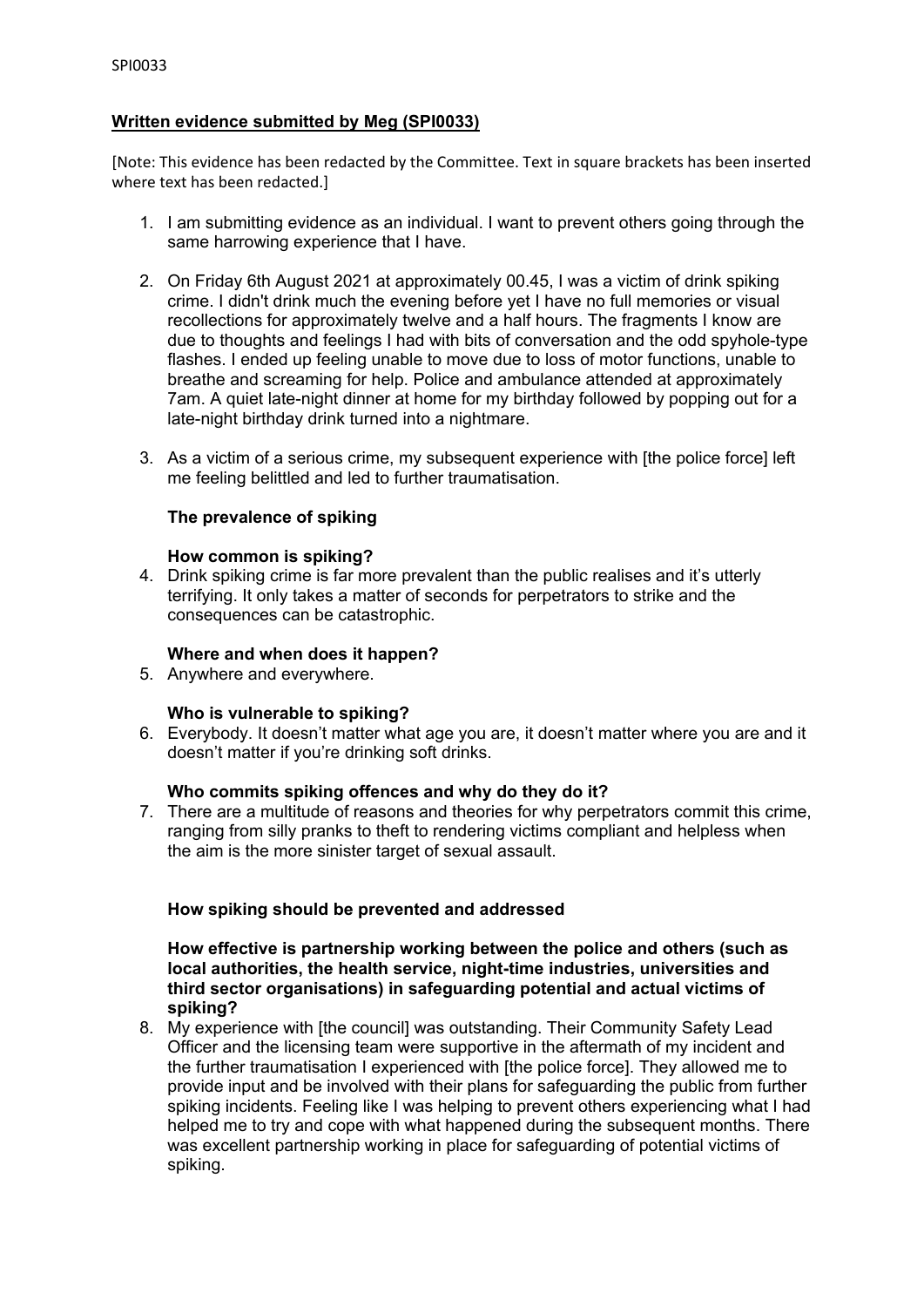- 9. As an actual victim of drink spiking, I found partnership working was non-existent in relation to my case. [The police force] proved to have no partnership working within their own organisation. I had silo conversations with the investigating Sergeant, the police licensing officer, another officer from a specialist unit and the officers who attended my incident. The only time they were linked was when I was copying them into my emails. I investigated every avenue to find out as much information as I could to try and make sense of what happened to me and to try and implement systemic change. I contacted the [Ambulance Service] because there was no liaison in place.
- 10. [The council] had excellent partnership working and linked up with their relevant contacts across agencies once they knew about my case. They were incredibly helpful and interested in doing all they could to prevent it happening again.

### **How effective are the measures used to prevent spiking, including the advice and guidance that is used to train, educate and support those involved in handling this type of crime (such as police officers, nightclub security staff and A&E staff)?**

- 11. There is nothing effective in place as far as I can tell. Far more needs to be done to educate and train all venue staff. How drink dispensing is managed, how oversight of the venue and its patrons is managed as well as guidelines for how to deal with vulnerable people who may be presenting as drunk but could actually have been victims of spiking.
- 12. My incident highlighted the need for police officers and ambulance crews to have professional curiosity. There needs to be more awareness that people presenting as drunk or hungover may not be as they could have been victims of drink spiking crime.
- 13. I'm incredibly grateful to our emergency services for coming to help me. Without their intervention, I would have remained in terror indefinitely, feeling unable to move due to loss of motor functions, unable to breathe and screaming for help. I couldn't dial 111 for help. Just one digit and I couldn't dial it. I really thought I was going to die. My fear dissipated only when they were in attendance.
- 14. Attending a middle-aged woman wearing pyjamas and two odd left trainers on her feet, who is screaming for help sat on the ground of a car park at seven o'clock in the morning is highly unusual.
- 15. With the bizarre circumstances surrounding my scenario, I think there should have been more curiosity. I don't understand why the scenario wasn't questioned. There was an opportunity for my blood to be taken that was missed. Have our emergency services become desensitised to what is and isn't usual behaviour?
- 16. It needs to be flagged that situations should not automatically be taken at face value.

## **What barriers do victims face in reporting spiking incidents and obtaining treatment and support?**

17. Victims don't report crime because they don't believe anything will be done about it and that has proven to be true on this occasion. It was a very difficult decision for me to proceed with this case as I didn't know what the risk to my safety, and the person I was with when the incident happened, would be by doing so. To then have day after day of further traumatisation from the treatment I received from [the police force] made the situation and my mental wellness rapidly deteriorate. I may as well have been back in the midst of the incident screaming and not understanding why nobody was helping me. Every day that passed with nobody helping had me reliving what had happened.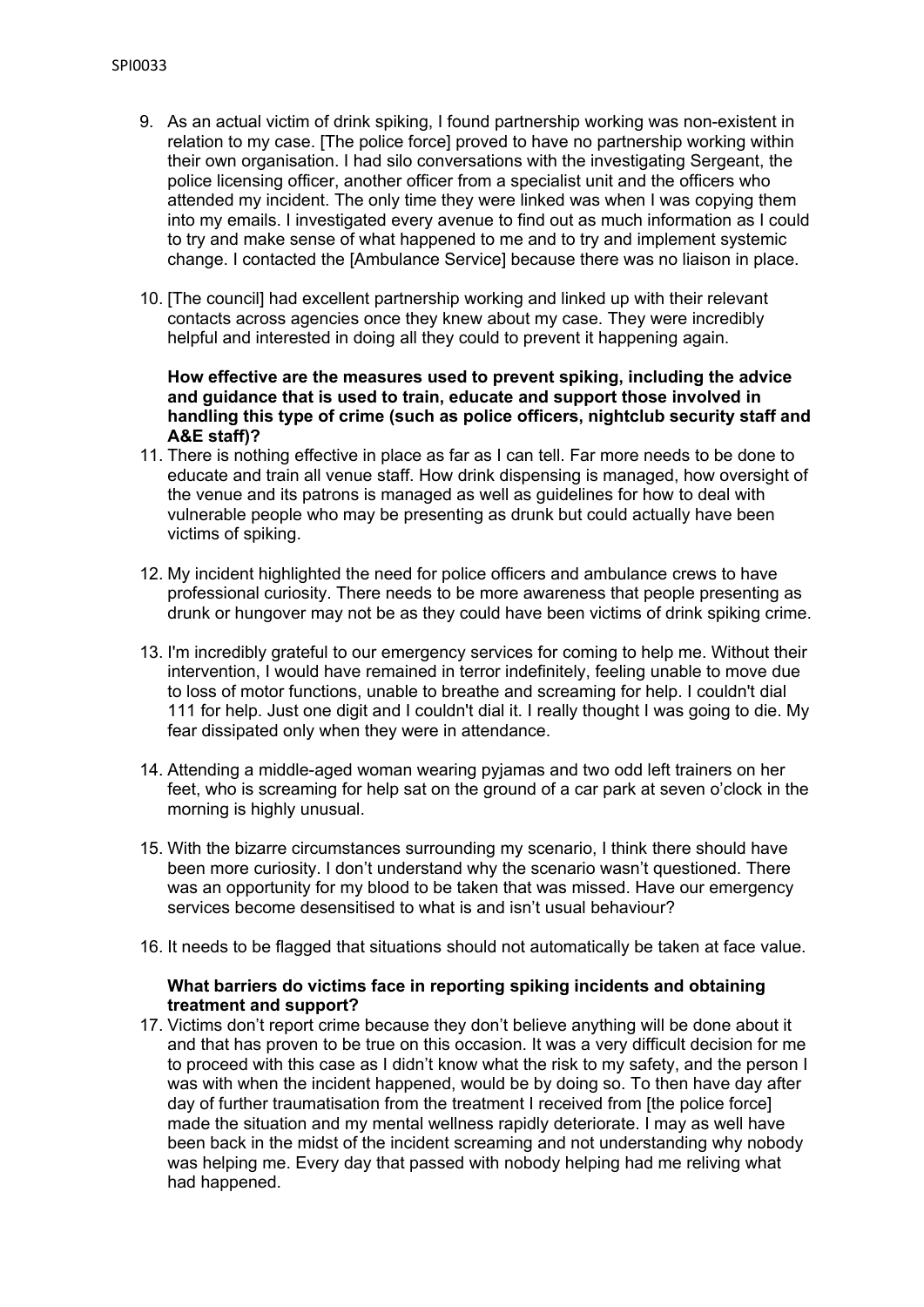18. This experience has made me feel like drink spiking (as well as violence against women) is not a priority. I put myself through the harrowing ordeal of chasing [the police force], despite how unwell it was making me, and the outcome has been hugely disappointing. I was committed to seeking justice for myself and every other person that may have needed that evidence in the future. It's been a very difficult and fruitless journey.

19. My experience begs answers to the following questions:

- How many distressed phone calls ending with a victim in tears do you feel is reasonable?
- How many times should a victim have to reiterate that a case is time critical and CCTV needs to be retrieved to get heard?
- Why violence against women is only treated as a priority when it's too late?
- 20. There is no professional mental health support for victims of spiking crime. I reached out far and wide. I was given a telephone number by my GP for an organisation that closed years ago.

#### **Are the police doing enough to identify perpetrators and bring them to justice?** 21. Absolutely not in my case.

- 
- 22. The only evidence there was in relation to the crime I was a victim of is gone. The only evidence there was in relation to any other crimes that took place that night is gone. The only evidence there was to support future victims of the same perpetrators is gone. There were not many people in [the bar] when this happened and now the perpetrators are free to continue drugging people, and carry out whatever other crimes they are doing alongside, with nothing to link them to this incident.

# **What role should Government play in tackling this crime?**

- 23. Having discussed my situation and concerns with multiple police officers, it's clear that the law is outdated and needs to change. If a stranger stabbed me in the street and ran off, the police would use their powers to track down the perpetrator and question them; why is spiking crime different, especially when there are suspicious primary suspects?
- 24. I'm hugely concerned that so many others are having a highly traumatising experience and there remains no change to the law or how this crime is dealt with. How many people are being retraumatised due to the experience they are having with the police and finding themselves unable to seek justice?
- 25. During the last conversation I had with the investigating Sergeant I asked him 'what would have happened if I had ended up in a body bag?' and his baffled response was 'well, that would have been a murder investigation' and I responded with 'exactly!'.
- 26. Why is a dead body required before it is taken seriously?
- 27. Why is there no crime prevention strategy?
- 28. It's important that awareness of this crime is prioritised, however, as much awareness as can be done to help people minimise the risk of being targeted, it will